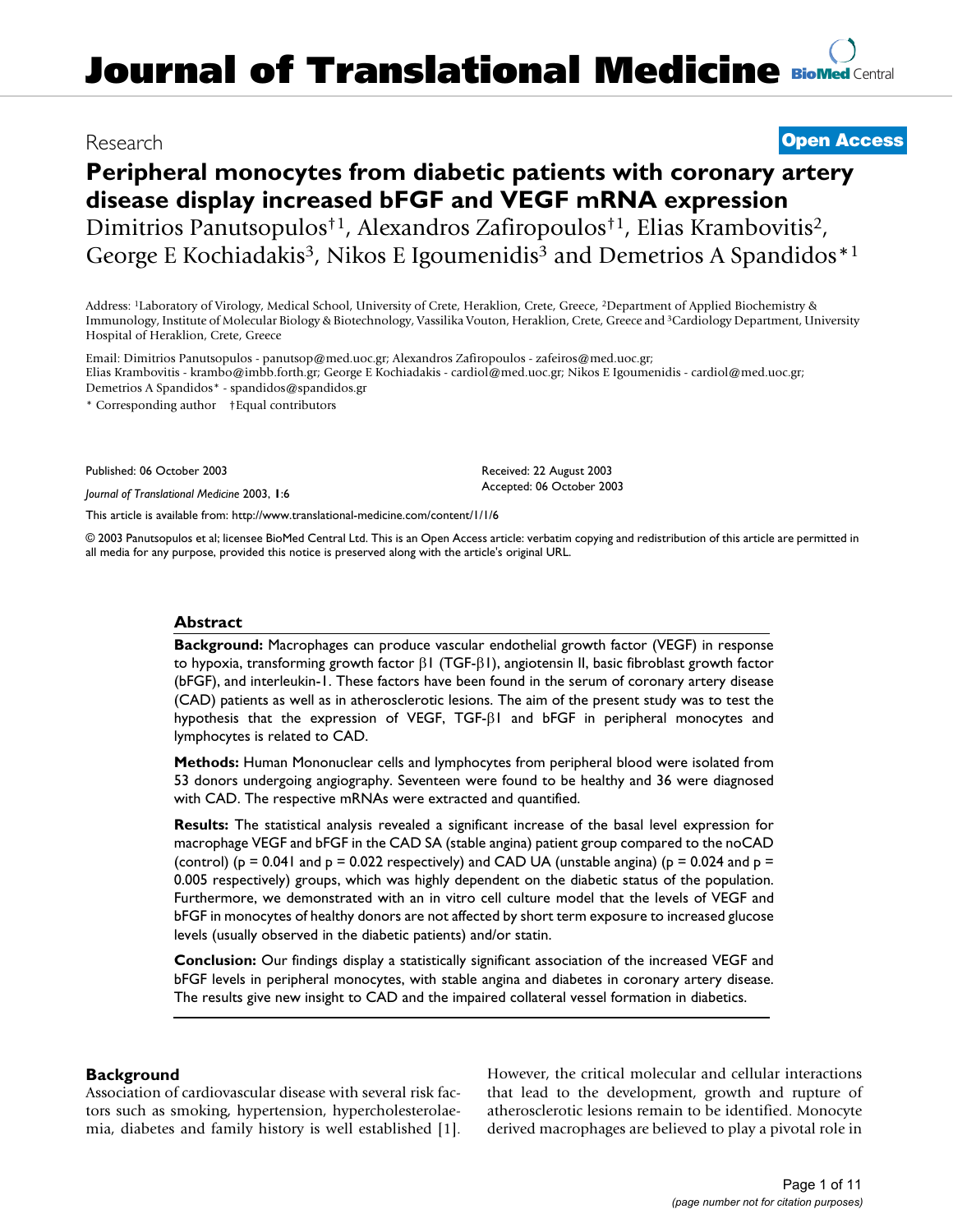the initiation and progression of atheroma formation. The differentiation state of macrophages is directly related to macrophage metabolism of lipoproteins and cholesterol and consequently foam cell formation [2]. Progression of atherosclerosis relates to accumulation of macrophages, alteration of EC (endothelial cell) function, phenotypic modulation of SMCs (smooth muscle cell), and neovascularization of the plaque tissue [3,4]

A secondary to atherosclerosis event, also involving macrophages, is the process of collateral vessel development (arteriogenesis) which appears under hypoxic stress [5]. Arteriogenesis is beneficial to patients with CAD (coronary artery disease) where stenosis or occlusion causes repetitive or chronic regional myocardial ischemia [6]. Following the occlusion of a large artery, the stress of ischemia causes nearby arterioles to become activated. Their endothelial surface upregulates expression of adhesion molecules [7] and triggers the initial monocyte invasion into the arterial wall of the growing collateral arteriole. The proposed model [8] states that the infiltrating monocytes/macrophages produce VEGF (vascular endothelial growth factor), bFGF (basic fibroblast growth factor) and other factors which act on both the endothelium and the smooth muscle cells thereby inducing more VEGF production from these cells. Additional migration of monocytes is facilitated by the secretion of several growth factors including VEGF, bFGF and MCP-1 (monocyte chemoattractant protein 1). Arteriogenesis has been shown to vary between individuals [9] and it was defective in diabetic individuals where the migratory response of monocytes to VEGF was attenuated [10].

Modified low density lipoproteins, proinflammatory cytokines and chemotactic factors are known to affect the differentiation and migration status of macrophages and thus play a role in the macrophage mediated atherogenesis in the vascular wall [3] and collateral vessel formation [8]. Macrophages can produce VEGF in response to hypoxia, TGF-β1, angiotensin II, bFGF, and interleukin-1 [11,12]. These factors have also been found to be expressed in atherosclerotic lesions.

CAD patients receive standard medication which among other compounds includes statins. HMG-CoA reductase inhibition by statins as established drugs for the treatment of hypercholesterolaemia [13] has been associated with beneficial effects on the progression and regression of atherosclerosis in humans and in animal models [14,15]. Statins have been reported to influence the surface phenotype of peripheral lymphocytes [16].

Atherogenesis is believed to be a system-wide inflammatory response. As such, all peripheral lymphocytes and monocytes could be affected. Although VEGF, bFGF and

TGF-β1 are involved in the mechanism of atherogenesis and collateral vessel development, a detailed analysis of the steady state mRNA levels of these factors in isolated peripheral monocyte and lymphocyte populations of patients with CAD has not been previously performed. The aim of the present study was to test the hypothesis that the expression levels of VEGF, TGF-β1 and bFGF in peripheral monocytes and lymphocytes is related to CAD. We also tested the effect of clinical parameters related to CAD (diabetes, type of myocardial ischemic episodes) on the above relationship. The strategy involved exploring the expression levels of VEGF, TGF-β1 and bFGF in purified peripheral monocytes and lymphocytes from patients with CAD and normal donors. We observed a significant increase of VEGF and bFGF but not TGF-β1 in CAD patients with stable angina, which is even more pronounced in the diabetics. Furthermore we demonstrated with an *in vitro* cell culture model that the short term effect of glucose and/or statins, which are usually observed in the diabetic CAD patients, did not increase the levels of VEGF and bFGF on monocytes from healthy donors.

# **Methods**

### *Patients*

Patients were recruited randomly from those undergoing diagnostic catheterization at the University Hospital (Heraklion, Crete, Greece) over a 4 month period. A total of 53 patients were included in the study. A group of 36 patients, that were submitted to angiography due to angina pectoris, showed  $\geq 1$  vessel coronary stenosis of  $\geq$ 70% by visual analysis and thus were considered as CAD group. A total of 17 individuals, that were submitted to angiography due to valvular disease or nontypical chest pain syndrome with a negative or non diagnostic exercise ECG or asymptomatic episodes of unsustained ventricular tachycardia, were found to have no stenosis and were considered to be the control group (noCAD). Due to poor RNA yields we excluded from the analysis 4 macrophage (1 CAD UA, 2 noCAD and 1 CAD SA) and 12 lymphocyte samples (5 CAD UA, 3 noCAD and 4 CAD SA).

The patients, and controls had no evidence of peripheral artery or cerebrovascular disease; all had normal echoduplex of cervical arteries, the aorta and lower limb arteries and/or resting and post-exercise ankle/ brachial pressure index  $> 0.85$ . Criteria for exclusion were 1) age  $<$ 18.2) clinical or laboratory signs of acute or chronic inflammatory disease and 3) presence of overt neoplastic disease.

The definitions of the clinical parameters used in the study are presented below. **A.** Hypertension: systolic blood pressure ≥ 160 mm Mg and or diastolic > 90 mm Mg, **B.** Hypercholesterolaemia: LDL  $\geq$  160 mg/dl for patient without any artery risk factors for coronary artery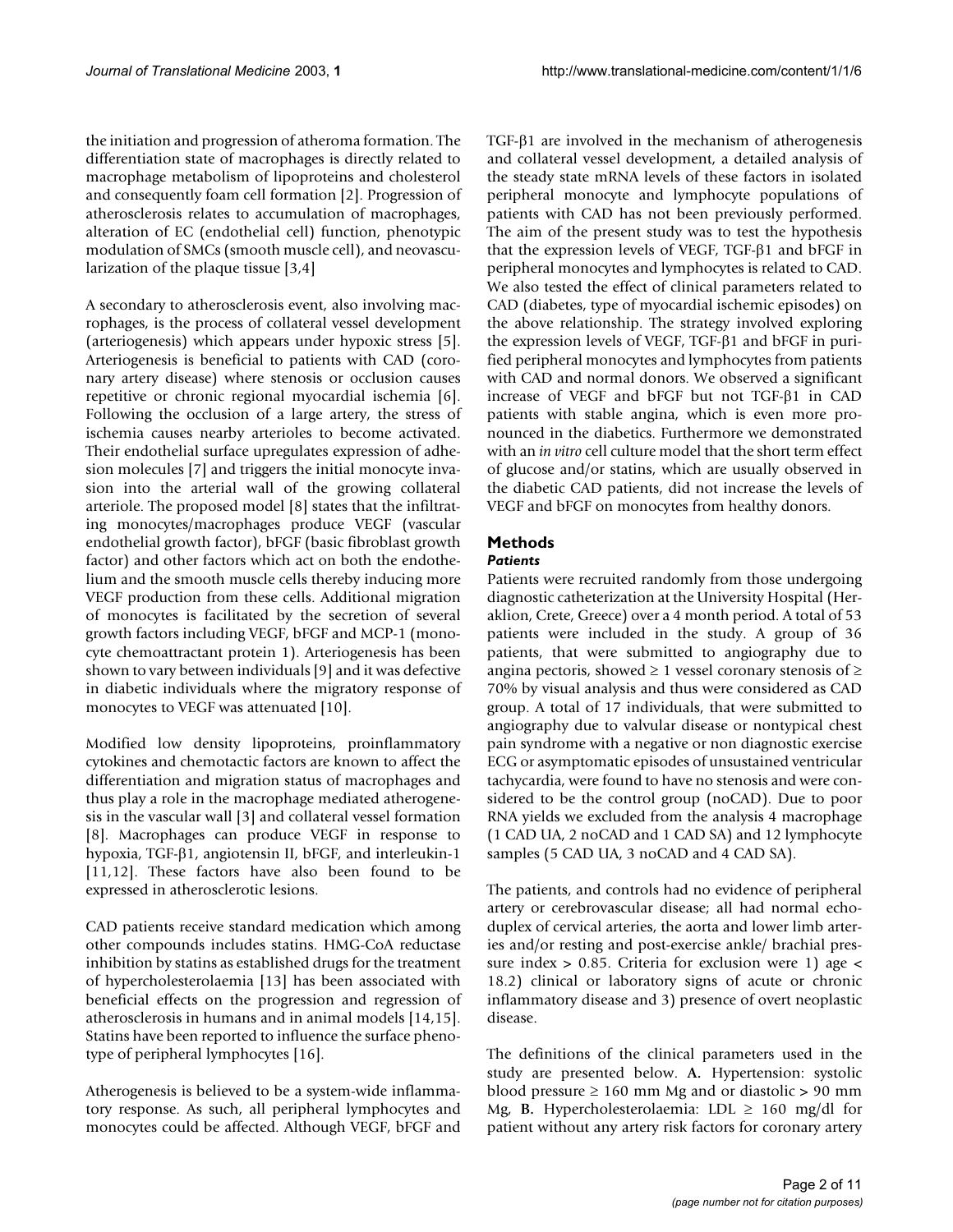desease or  $LDL \geq 130$  mg/dl for patient with one known risk factor for coronary artery desease or  $LDL \ge 100$  mg/dl for patent with known coronary artery desease, **C.** Diabetes: Two separate values of fasting blood glucose  $\geq 126$ mg/dl or two random values of blood glucose  $\geq 200$  mg/ dl. **D.** Levels of acid uric ≥ 7 mg/dl. **E.** Unstable angina: crescendo angina of superimposed on a preexisting pattern of relatively stable exertion-related angina pectoris or angina pectoris at rest as well as with minimal exertion or angina pectoris of new onset which is brought on by minimal exertion. **F.** Stable angina: stable angina on effort without any clinical changes within two months. The present study was approved by the institutional ethics committee and the patients gave written informed consent to participate in the study. The investigation conforms to the principles outlined in the Declaration of Helsinki.

#### *Blood collection, lymphocyte separation and cell culture*

Twenty millilitres of blood was collected from the femoral venous catheter placed for the catheterization before angiography was begun. The blood was immediately placed in four 5-ml polypropylene heparinized tubes and kept on ice until it was used for monocyte isolation. In all instances, the blood was used within 1 hour of removal from the patients.

The 20 ml of heparinized blood was gently layered over 30 ml of Histopaque-1077 (Sigma) in a 50-ml polypropylene centrifuge tube. Tubes were centrifuged at 1800 rpm for 30 minutes at room temperature. The middle phase (buffy coat) containing the monocytes was isolated and placed in a fresh 50-ml polypropylene centrifuge tube. The cell yield was on average 10<sup>6</sup> cells /ml of blood. The isolated mononuclear cells were washed twice with sterile phosphate buffered saline (PBS). The cell pellets were resuspended in RPMI1640 medium (Sigma). The cells were plated on  $25 \text{ cm}^2$  tissue culture flasks (Costar) and incubated in a 5%  $CO_2$  incubator (Forma) at 37 °C for 1 hour to allow for monocyte attachment. The non adherent cells were removed by washing twice with PBS. Purity assessment of the monocyte preparation was performed with anti CD14 FACS analysis (FACSCalibur, Beckton Dickinson) and showed consistently more than 95% purity. The lymphocyte fraction mentioned in the study represented the non adherent fraction of the ficoll purified peripheral leucocyte preparation. The lymphocyte fraction contained a very low level of granulocytes (<1%) and macrophages (<1%). The viability of our populations after the purification procedure was more than 99% as determined by trypan blue exclusion.

Analysis of the effect of glucose and Fluvastatin on the kinetics of mRNA expression was performed as previously described [17]. Due to the need of a large cell number for

the kinetic analysis we utilized buffy coats from healthy donors. Briefly Ficoll purified cells were incubated in 6 well plates (Costar) at a concentration of  $2 \times 10^6$  cells/ml, in 2 ml RPMI1640 medium, for 1 hour, in a  $CO<sub>2</sub>$  incubator. Non adherent cells were removed by washing twice with PBS and new RPMI1640 medium was added containing 5% human serum. Fluvastatin  $(1 \mu M)$  or glucose (6 mg/ml) was added according to the study design. At an appropriate time period (30 min, 1 h, 2 h, 4 h, 24 h, 48 h) cells were harvested and mRNA was extracted and purified.

#### *Extraction and quantification of mRNA*

Total RNA was isolated directly from the tissue culture dishes containing the adherent monocytes using the Trizol reagent (Life Technologies Ltd., U.K.). Briefly, 1 ml of reagent was added to each dish with vigorous pipetting and transferred to a 1.5 ml Eppendorf tube. Chloroform (200 µl) was added, and the tube was vortexed and centrifuged at 14 000 rpm for 15 minutes. The RNA was precipitated with an equal volume of isopropanol and washed with 75% ethanol. The RNA was air-dried and resuspended in water treated with diethyl pyrocarbonate. The RNA preparation was treated with DNase I to remove residual traces of DNA, purified with the phenol-Chloroform method and precipitated with ethanol. The nonadherent/lymph fraction was harvested, centrifuged and RNA extraction was performed with the Trizol reagent according to the manufacturer's instructions. RNA concentration and purity was determined on a UV spectrophotometer (Hitachi Instruments Inc., U.S.A.) by the 260 nm absorbance and 260 nm to 280 nm absorbance ratio respectively. 1% agarose gel electrophoresis and ethidium bromide staining were used to examine RNA integrity.

#### *Semi-quantitative RT-PCR*

Each quantification set included two PCR reactions (the target and the β2-microglobulin (β2M) reference). Each PCR reaction (target and β2M) was optimized individually for primer, Mg and Taq polymerase concentration using as a template a representative pool of all samples to be measured. Then the reactions were combined into a single tube in order to eliminate tube to tube variations. A new optimization was performed to ensure that there was no cross inhibition between the two PCR reactions. Subsequently another optimization was performed modulating the relative concentration of the two sets of primers to ensure that the two reactions reached the logarithmic phase of expansion in the same PCR cycles (reaction synchronization). Finally we determined the cycle in which the reaction reached the middle of the logarithmic expansion phase. The set of conditions that were established regarding primer, Mg, Taq polymerase concentration and cycle number, was applied specifically to the set of samples that were used for the standardization (sample pool)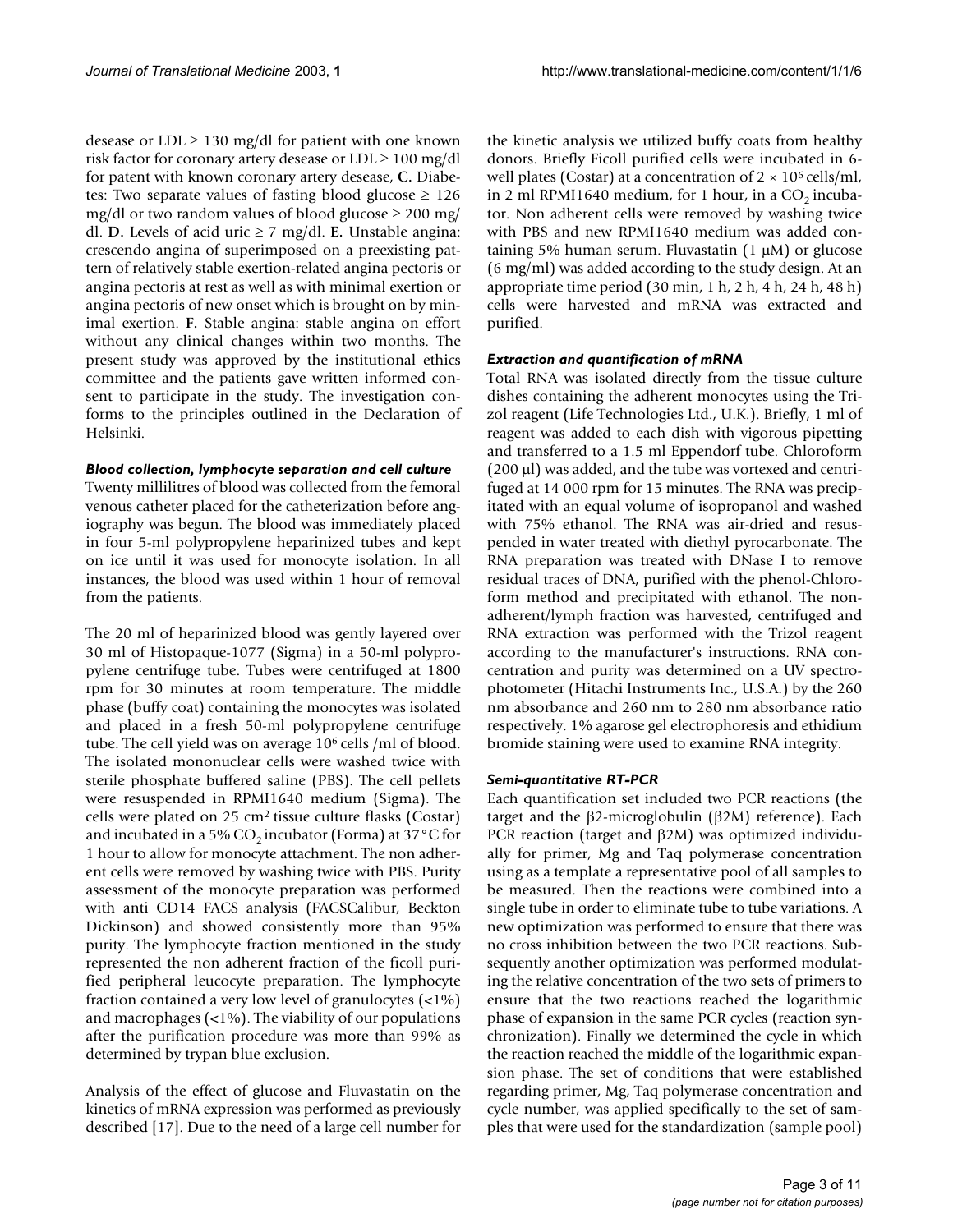and the corresponding target. The total standardization procedure was repeated for each quantification reaction (bFGF, VEGF, TGF-β1).

Reverse transcription reactions for the preparation of first strand cDNA from 1 µg of total RNA, were performed for 1 h at 52°C, using 15 U Thermoscript reverse transcriptase, 40 U RNaseOut, 50 ng of random hexamers and 1.0 mM of each dNTP in a total volume of 20 µl of 1x First Strand cDNA Synthesis Buffer containing 5 mM dithiothreitol (DTT), ensued by incubation for 20 min at 37°C with 2 U of E. coli RNaseH to avoid RNA contamination of cDNA, according to the manufacturer's protocol (Life Technologies Ltd., U.K.).

PCR assays were carried out in a PTC-200 programmable thermal controller (MJ Research Inc., U.S.A.); 1 µl of cDNA was amplified in a total volume of 10 µl containing. The general PCR protocol included 1x PCR reaction buffer,  $2.5 \text{ mM MgCl}_2$ ,  $0.4 \text{ mM dNTPs}$ , and  $0.6 \text{ U Plati-}$ num Taq DNA polymerase (Life Technologies Ltd., U.K.), with 30 pmol of each primer set. Cycling parameters were as follows: 3 min for initial denaturation at 94°C; 30 sec at 94°C, 30 sec at 58°C for primer annealing, 40 sec at 72°C for primer extension, these steps were repeated for 35 cycles; final extension step at 72°C for 10 min. β2 microglobulin was used as an internal control in all PCR reactions.

PCR products were analysed by 8% polyacrylamide gel electrophoresis (29:1 ratio acrylamide/bis-acrylamide) and silver stained. Gels were scanned on an Agfa Snap-Scan 1212 u (Agfa-Gevaert N.V., Belgium). The integrated density of the bands was used as quantitative parameter and was calculated by digital image analysis (Scion image). The ratio of the integrated density of each gene divided by that of β2-microglobulin was used to quantify the results.

The oligonucleotide primers used in the study were: β2 microglobulin;Forward (F): TCCAACATCAACATCTTGGT,

β2-microglobulin;Reverse (R): TCCCCCAAATTCTAAGCAGA,

TGF-β1;F: ATGAACTCATTCAGTCACCATAGC,

TGF-β1;R: CTATCCCCCACTAAAGCAGG,

VEGF;F: ACGATCGATACAGAAACCACG,

VEGF;R: CTCTGCGCAGAGTCTCCTCT,

bFGF;F: GCCACATCTAATCTCATTTCACA,

#### bFGF;R: CTGGGTAACAGCAGATGCAA.

#### *Statistical analysis*

Data are reported as mean  $\pm$  SEM. Initial statistical comparison of the mRNA expression results between the CAD and the noCAD (control) groups was performed utilizing the Mann Whitney test [18]. Subsequent analysis between noCAD, CAD SA (stable angina) and CAD UA (unstable ungina) groups for statistically significant differences in enumerative data was performed with the use of the X2 test. Analysis between groups for continuous variables such as age, number of diseased vessels and % of lymphocytes was performed with one-way ANOVA. The expression of VEGF, bFGF and TGF-β1 mRNA was compared between the groups noCAD, CAD SA (stable angina) and CAD UA (unstable ungina) by ANCOVA with age, number of diseased vessels, family history of heart disease, diabetes, smoking, hypertension, and hypercholesterolaemia as covariates. Bonferroni post hoc comparisons were performed to compare the adjusted levels of VEGF, bFGF and TGF-β1 between the 3 groups.

#### **Results**

#### *Quantitation of the mRNA for VEGF, bFGF and TGF-*β*1 in peripheral monocytes and lymphocytes*

A representative semi-quantitative RT-PCR assay demonstrating a range of differences in the production of VEGF, bFGF and TGF-β1 mRNA in 5 different donors is shown in Figure [1.](#page-4-0) The quantification and statistical evaluation of the mRNA expression results (Mann Whitney test) for the CAD and the noCAD (control) groups showed no significant difference for any of the above factors. Stepwise regression analysis of the expression of VEGF with CADrelated clinical parameters (angina, age, number of diseased vessels, family history of heart disease, diabetes, smoking, hypertension, and hypercholesterolaemia) revealed a highly significant association to the angina parameter ( $R = 0.5$ ,  $p = 0.003$ ).

In order to investigate further the relation of the mRNA expression of VEGF, bFGF and TGF-β1 with the angina parameter we divided our patients in the following groups: noCAD(control), CAD SA (CAD with stable angina), CAD UA (CAD with unstable angina) and proceeded with the statistical evaluation alone or in cooperation with other clinical parameters. The profile of the donors in the noCAD, CAD SA and CAD UA groups with regard to sex, levels of uric acid, hypertension, cigarette smoking, diabetes, family history, hypercholesterolaemia and number of diseased vessels is given in Table [1](#page-4-1). Lymphocyte counts for the donors are shown in Table [2.](#page-4-2) There was no statistically significant difference between the 3 patient groups in any of these variables.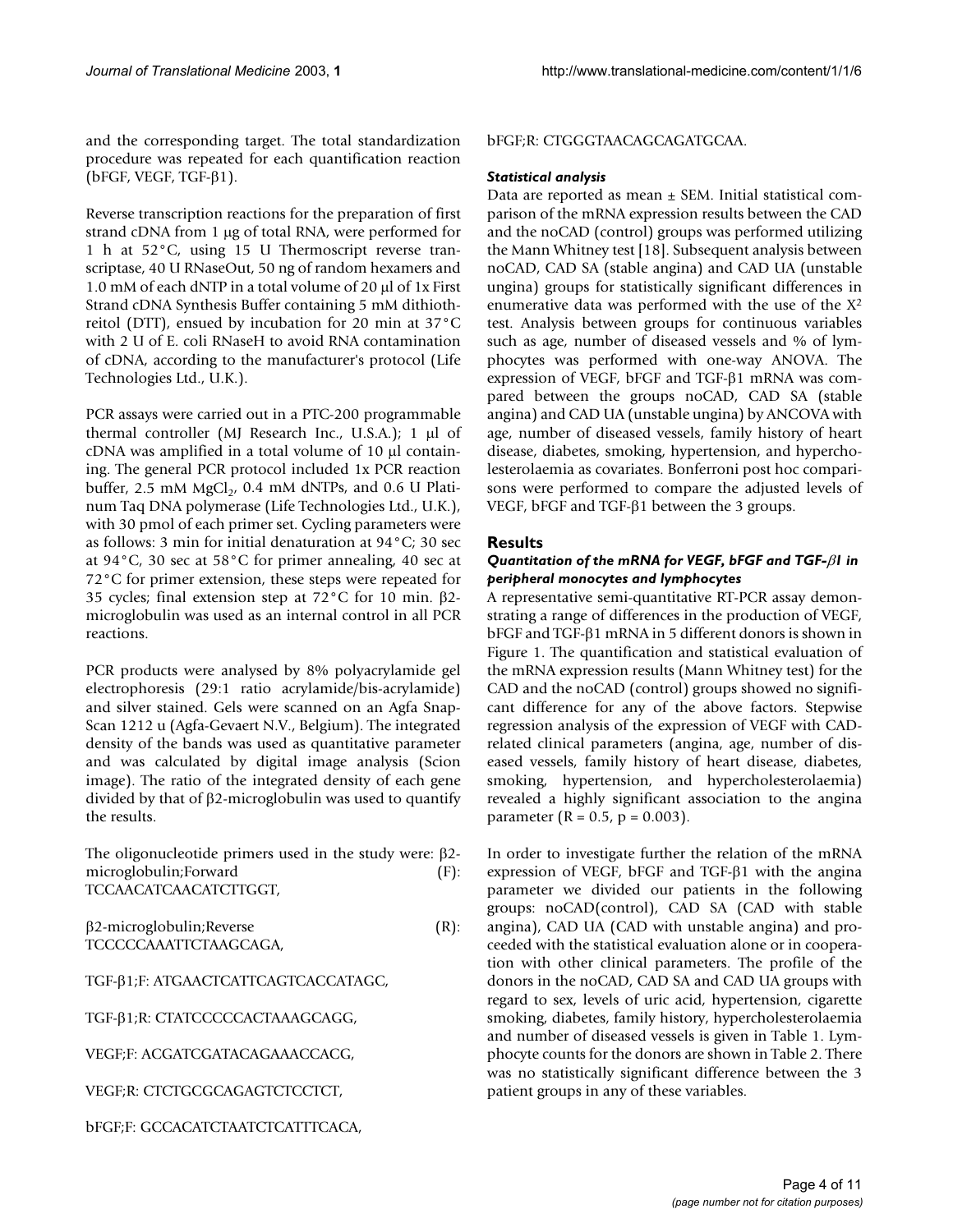#### <span id="page-4-1"></span>**Table 1: The characteristics of patients**

| Covariate                                                                                               | Control         | CAD SA <sup>1</sup> | CAD UA <sup>2</sup> | X <sub>2</sub> | F <sup>3</sup> | P     |
|---------------------------------------------------------------------------------------------------------|-----------------|---------------------|---------------------|----------------|----------------|-------|
|                                                                                                         |                 |                     |                     |                |                |       |
| n.                                                                                                      | $\overline{17}$ | 19                  | 17                  |                |                |       |
| Male sex, %                                                                                             | 59              | 89.5                | 70.6                | 4.45           |                | 0.100 |
| Uric acid. %                                                                                            | 11.7            | 26.3                | 11.7                | 1.83           |                | 0.400 |
| $(7 \text{ mg/dl})$                                                                                     |                 |                     |                     |                |                |       |
| Hypertension, %                                                                                         | 53              | 79                  | 53                  | 2.95           |                | 0.229 |
| $(S.B.P.^4 \ge 160$ mm Mg, D.B.P. <sup>5</sup> > 90 mm Mg)                                              |                 |                     |                     |                |                |       |
| Cigarette smoking, %                                                                                    | 41              | 53                  | 53                  | 1.09           |                | 0.578 |
| Diabetes, %                                                                                             | 23.5            | 52.6                | 41                  | 3.2            |                | 0.201 |
| (≥ 126 mg/dl <sup>6,</sup> ≥ 200 mg/dl <sup>7</sup> )                                                   |                 |                     |                     |                |                |       |
| Family history, %                                                                                       | 35              | 37                  | 53                  | 1.36           |                | 0.507 |
| Hypercholesterolaemia, %                                                                                | 47              | 68                  | 76                  | 3.43           |                | 0.179 |
| $(LDL \ge 160 \text{ mg/d}^{8} \cdot LDL \ge 130 \text{ mg/d}^{9} \cdot LDL \ge 100 \text{ mg/d}^{10})$ |                 |                     |                     |                |                |       |
| No. of diseased vessels (mean)                                                                          | 0               | $2.1 \pm 0.87$      | $1.9 \pm 0.82$      | 0.332          | 0.568          |       |

1:Coronary Artery disease, Stable Angina. 2:Coronary Artery disease, Unstable Angina. 3:ANOVA analysis of the number of diseased vessels from CAD SA and CAD UA patient groups. 4:Systolic Blood Pressure. 5:Diastolic Blood Pressure. 6:two separate values of fasting blood glucose. 7:two random values of blood glucose. <sup>8</sup>:for patient without any artery risk factors for Coronary Artery Disease. <sup>9</sup>:for patient with one known risk factor for Coronary Artery Disease. 10:for patient with known Coronary Artery Disease.

#### <span id="page-4-2"></span>**Table 2: Haematological parameters**

|                     | Control | CAD SA <sup>1</sup> | CAD UA 2 | F <sup>3</sup> |       |  |
|---------------------|---------|---------------------|----------|----------------|-------|--|
| n                   | 10      |                     | 12       |                |       |  |
| Neutrophiles (mean) | 0.617   | 0,689               | 0,559    | .066           | 0.354 |  |
| Lymphocytes (mean)  | 0,293   | 0,226               | 0,334    | 0,845          | 0,436 |  |
| Monocytes (mean)    | 0,053   | 0,062               | 0,078    | 0,608          | 0,551 |  |

<sup>1</sup> Coronary artery disease Stable Angina. <sup>2</sup> Coronary artery disease Unstable Angina. <sup>3</sup> Analysis ANOVA

<span id="page-4-0"></span>

#### Figure 1

**Acrylamide gel electrophoresis of RT-PCR products.**  RT-PCR products from 5 random patients demonstrating the interindividual differences in mRNA expression of VEGF, bFGF, and TGF-β1 in peripheral monocytes/macrophages. The RT-PCR and the mRNA semi-quantification for each factor were performed as described in the Methods section.

The statistical analysis of the mRNA quantification results revealed a significant difference in the basal level expression between the three patient groups for macrophage VEGF and bFGF. No statistically significant differences were detected for macrophage TGF-β1 and lymphocyte VEGF, bFGF and TGF-β1.

A summary of the results is shown in Table [3.](#page-5-0) In peripheral macrophages for donors with no coronary arterial disease (noCAD) the mean VEGF/β2M ratio was 32.13+/- 8.38, for CAD patients with stable angina the mean VEGF/ β2M ratio was 152.07+/-50.63 and for CAD patients with unstable angina the mean VEGF/β2M ratio was 23.86+/- 6.7. The respective mean values of bFGF/β2M ratio in the above patient groups were: noCAD 16.73+/-8, CAD SA 85.98+/-25.26 and CAD UA 5.3+/-1.63. In the lymphocyte cell fraction the respective mean values of VEGF/ β2M ratio in the above patient groups were: noCAD 4.31+/-3.72, CAD SA 22.66+/-14.16 and CAD UA 1.62+/- 1.62.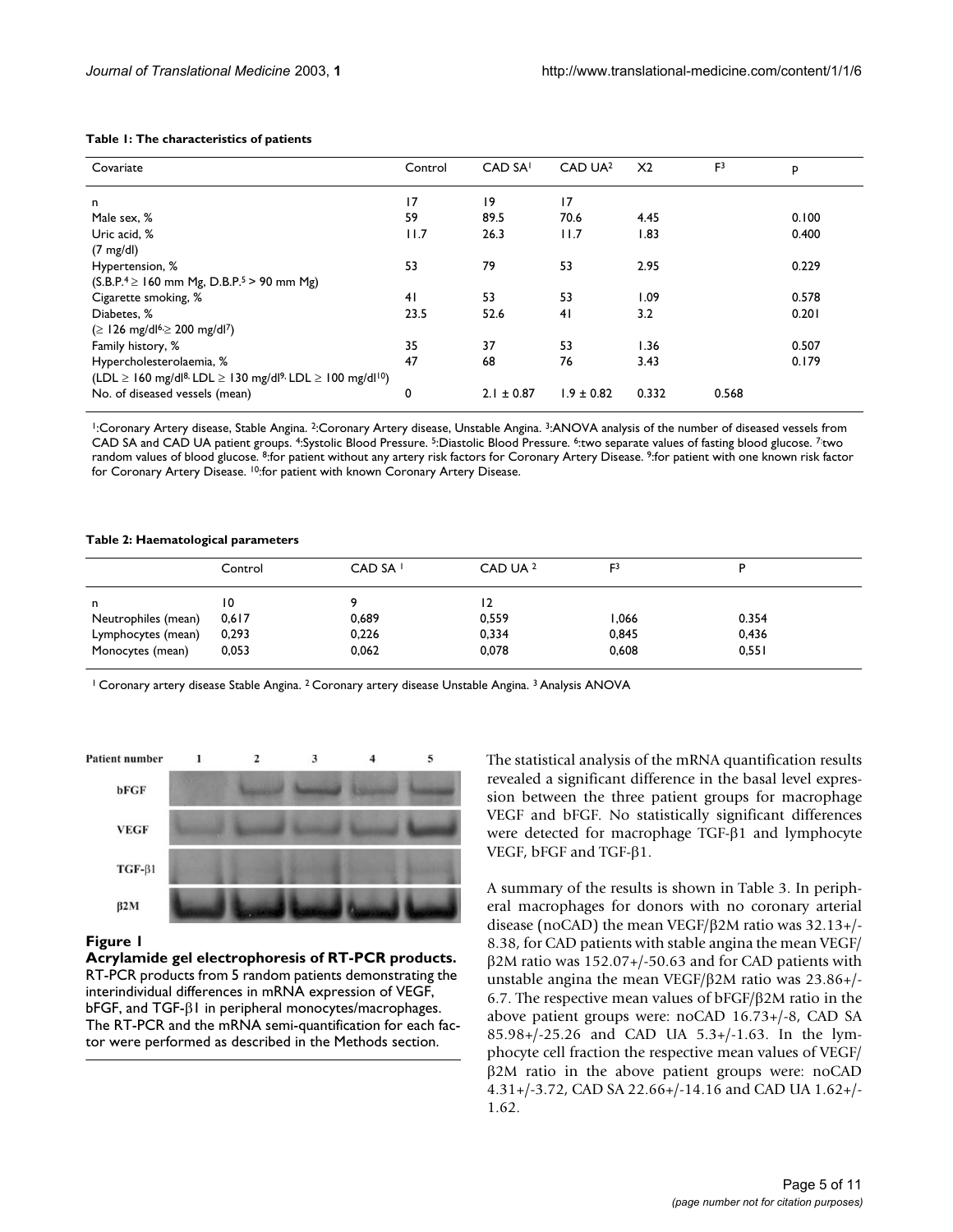|                    | No CAD           | <b>CADSA</b>       | <b>CADUA</b>     |  |
|--------------------|------------------|--------------------|------------------|--|
| $VEGF/\beta 2M Mf$ | $32.13 + 1.838$  | 152.07+/-50.63     | $23.86 + / -6.7$ |  |
| bFGF/B2M Mf        | $16.73 + (-8)$   | 85.98+/-25.26      | $5.3 + / - 1.63$ |  |
| VEGF/B2M Ly        | $4.31 + (-3.72)$ | $22.66 + (-14.16)$ | 1.62+/-1.62      |  |

<span id="page-5-0"></span>**Table 3: Summary of the results on VEGF and bFGF expression in monocytes (Mf) and lymphocytes (Ly)**

Data are presented as mean ± SEM (standard error of the mean). The values represent the VEGF/β2-microglobulin and bFGF/β2-microglobulin ratios which were calculated by the optical integrated density of each gene divided by that β2-microglobulin.

#### *The effect of glucose and statins in the expression of VEGF and bFGF*

We selected 2 independent healthy male donors, age of 27 and 23 years, with no prior history of atherosclerosis or diabetes. These samples were processed in an identical fashion to those from patients from the catheterization laboratory. The intra assay variability of the mRNA measurements of our *in vitro* short term culture system was assessed by measuring the VEGF and bFGF mRNA in triplicate cultures each. For donor 1 the mean VEGF/β2M ratio was 97.5+/-1.53 and bFGF/β2M ratio 54.62+/-5.19. For donor 2 the mean VEGF/β2M ratio was 45.47+/-4.55 and bFGF/β2M ratio 18.87+/-2.37.

Furthermore we analyzed in the above model the effect of high glucose levels found in diabetic individuals and statins found in the medication of all our patients on the mRNA levels of VEGF and bFGF during a 48 hour period. We isolated a blood sample from healthy donor 1 in an identical fashion to those from patients from the catheterization laboratory and set cultures with appropriate concentrations of glucose, statin and glucose+statin. After the 1 hour attachment period the cultures were harvested at specific time intervals (30 min, 1 h, 2, 4, 24 h, 48 h) and the mRNA of VEGF and bFGF was quantified. The results show a gradual time dependent decrease of both mRNA levels (Figure 2) which was not affected by glucose or statin. The experiment was repeated with a different donor and the results were similar. Although the initial values of bFGF and VEGF differed slightly, consistent with the donor variation, the trend for decline of expression was the same. These results should be evaluated in the context of our in vitro system since in vivo gene expression is not always the same.

#### *Statistical evaluation of the results between different patient groups*

The mRNA quantification revealed a significant difference in the basal level expression between the three groups for macrophage VEGF and bFGF(Figure [3](#page-7-0)A,3C). No statistically significant differences were detected for macrophage TGF-β1 and lymphocyte VEGF, bFGF and TGFβ1.

The difference in the macrophage VEGF expression between noCAD control patients and CAD SA patients was statistically significant  $(p = 0.041)$ , as was the difference between patients with CAD SA and CAD UA (*p* = 0.024) (Figure [3](#page-7-0)A). There was no statistical difference between the macrophage VEGF expression of noCAD and CAD UA patients ( $p = 0.445$ ) (Figure [3](#page-7-0)A). Similarly, for macrophage bFGF, the difference in expression between patients with CAD SA and CAD UA was highly statistically significant ( $p = 0.005$ ) as was the difference between patients with CAD SA and noCAD (*p* = 0.022) (Figure [3](#page-7-0)C). There was no statistical difference between noCAD and CAD UA patients ( $p = 0.160$ ) (Figure [3C](#page-7-0)). No statistically significant differences were detected for macrophage TGF-β1 and lymphocyte VEGF (Figure [3E](#page-7-0)), bFGF and TGF-β1 in any of the patient groups.

The mRNA expression data from the 3 groups were subjected to ANCOVA using the variables age, sex, prior myocardial infarction, hypertension, family history, hypercholesterolaemia, cigarette smoking, diabetes, and number of diseased vessels as covariates. The simple analysis of variance gave a significant difference between the three groups for macrophage VEGF  $(p = 0.011)$  (Figure [3](#page-7-0)B) and macrophage bFGF (*p* = 0.002) (Figure [3D](#page-7-0)). Diabetes was the only covariate found to influence greatly the variance improving considerably the significance of our model both for VEGF ( $p = 0.001$ ) (Figure [3B](#page-7-0)) and bFGF ( $p$ = 0.000) (Figure [3](#page-7-0)D). Bonferroni post hoc comparison between the groups noCAD and CAD SA and between the groups CAD SA and CAD UA revealed a statistically significant difference in VEGF expression ( $p = 0.021$  and  $p =$ 0.011 respectively). No significant difference was found between the groups with noCAD and CAD UA. Bonferroni post hoc comparison in bFGF expression between the groups CAD SA – CAD UA and noCAD – CAD SA revealed a statistically significant difference ( $p = 0.003$ ) and ( $p =$ 0.016) respectively. No significant difference of bFGF was found between the groups noCAD – CAD UA  $(p = 0.843)$ . Pearson two tailed correlation of VEGF and bFGF expression was found to be highly significant ( $p < 0.001$ ).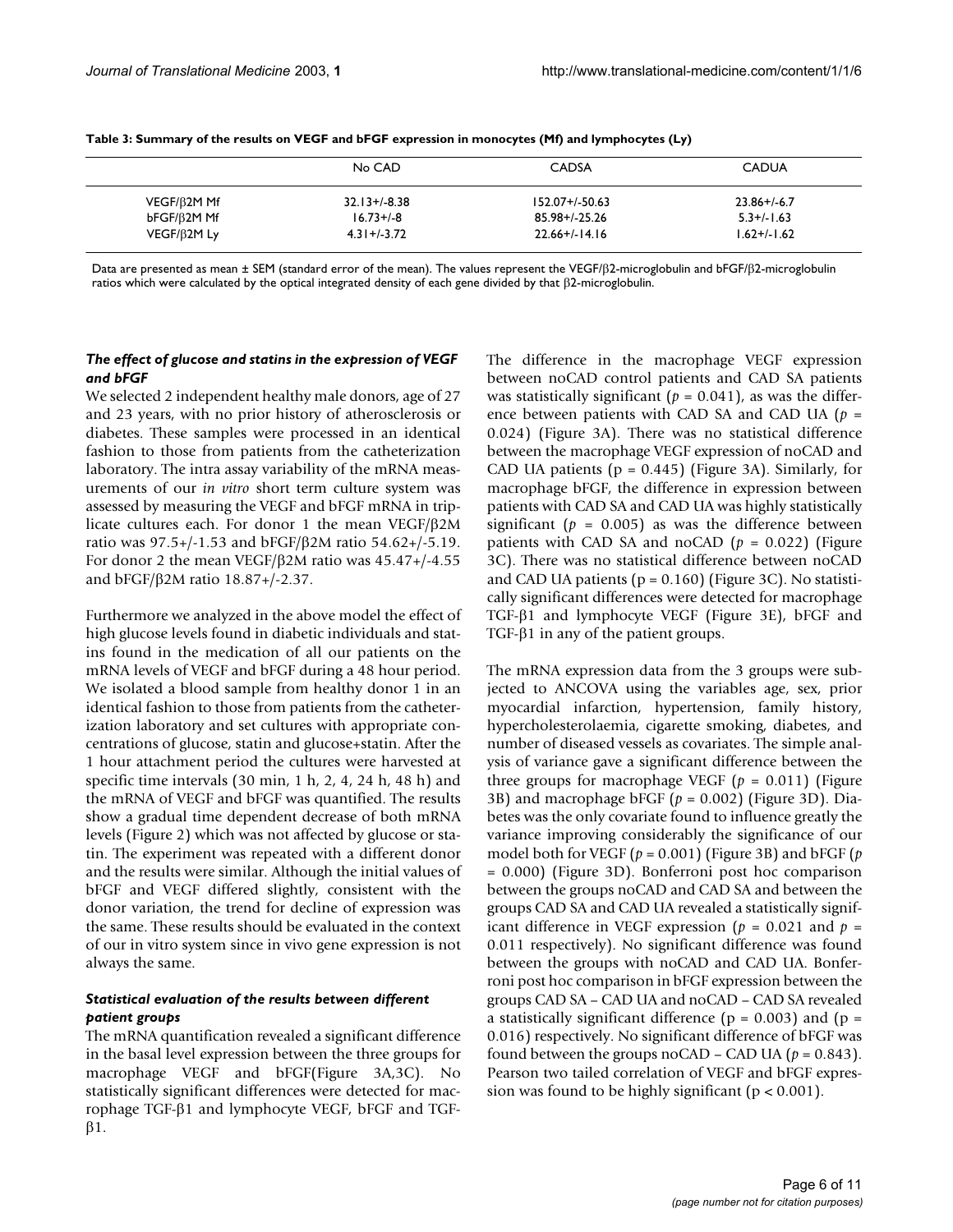

**Analysis of the effect of glucose and fluvastatin on the kinetics of mRNA expression of VEGF (–**▪**–) and bFGF (– •–) in normal monocytes/macrophages during a 48 hour in vitro treatment period.** A, no treatment. B, treatment with glucose (6 mg/ml). C, treatment with fluvastatin (1  $\mu$ M). D, treatment with glucose and Fluvastatin. The y-axis represents the VEGF/β2-microglobulin and bFGF/β2-microglobulin ratio of the integrated density respectively.

#### **Discussion**

The present study provides evidence on the relationship of the expression of VEGF, bFGF and TGF-β1 in the peripheral monocyte and lymphocyte cell populations from patients with coronary artery disease. The mRNA quantification revealed a significant increase of the basal level expression for macrophage VEGF and bFGF in the CAD SA patient group compared to the noCAD and CAD UA groups, which was highly dependent on the diabetic status of the population. Our findings contribute to the understanding of the role of VEGF, bFGF and TGF-β1 in cardiovascular disease.

A recent study on the hypoxic induction of VEGF reported a low level of VEGF expression from monocytes of atherosclerotic donors after 24 hours of culture [9]. Aiming to follow the kinetics of the mRNA expression of VEGF and bFGF during a 48 hour culture period we set up a control experiment with monocytes isolated from a healthy donor. We observed that the expression of both genes declined in a time dependent fashion reaching the lowest levels at 24 to 48 hours. The result explained the consistently low values reported previously [9]. Our measurements of the mRNA profile were performed immediately after cell isolation in order to ensure the representative mirroring of the *in vivo* condition. All samples were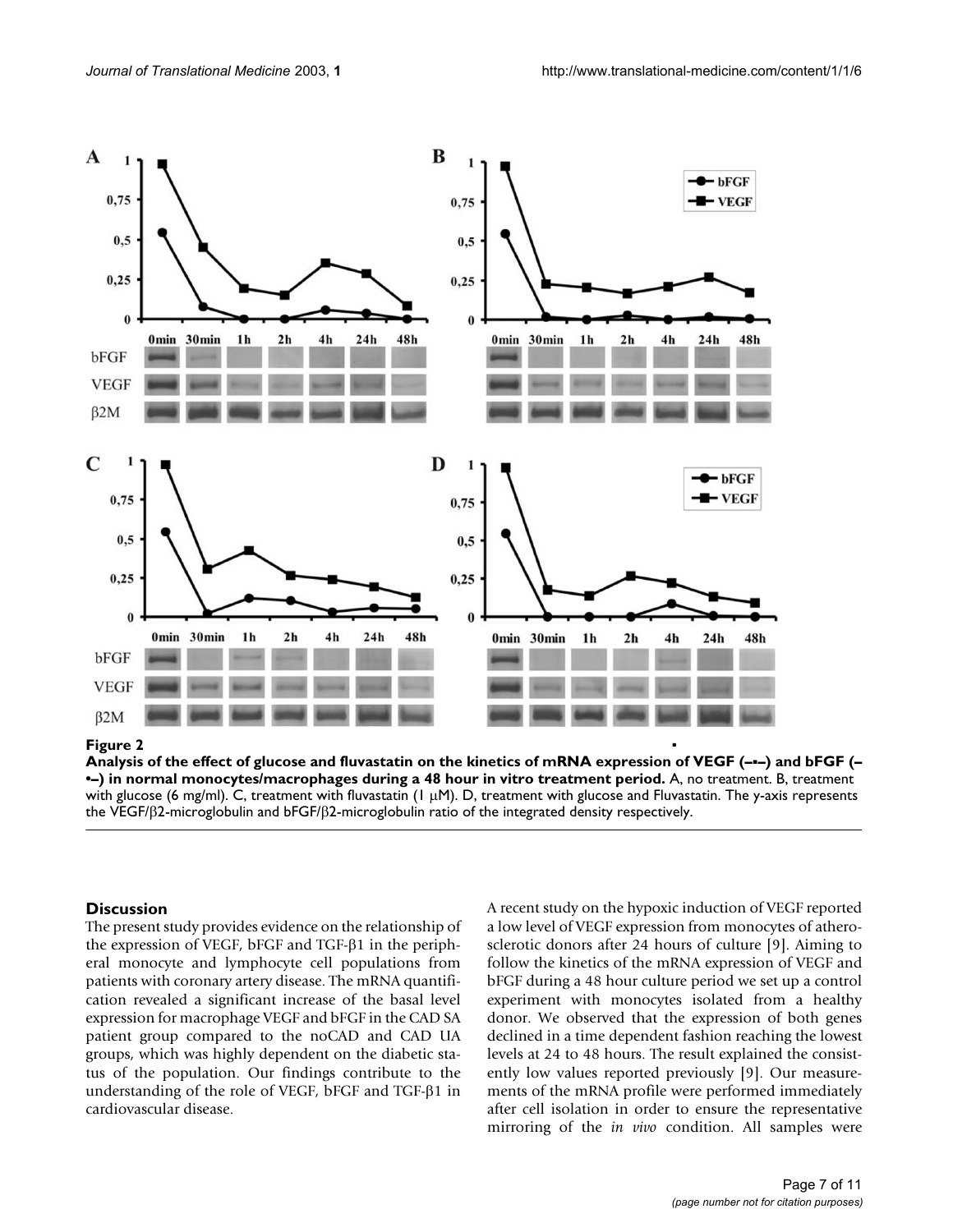<span id="page-7-0"></span>

#### **Figure 3**

**Boxplots of the expression of VEGF and bFGF.** Distribution boxplot of the expression of VEGF in monocytes/macrophages (A, B), bFGF in monocytes /macrophages (C, D) and VEGF in lymphocytes (E, F). The boxplots A, C and E demonstrate the expression in the control, CAD SA and CAD UA group. The boxplots B, D and F demonstrate the expression in the above groups classified for diabetes. The y-axis values represent the VEGF/β2-microglobulin and bFGF/β2-microglobulin ratios accordingly. The ratios were calculated by the optical integrated density of each gene divided by that of β2-microglobulin. The optical integrated density was calculated by digital image analysis (Scion image) of acrylamide gel electrophoresis of the RT-PCR products. **Mf**: macrophages, **Ly**: non-adherent lymphocyte fraction, **ns**: non-significant.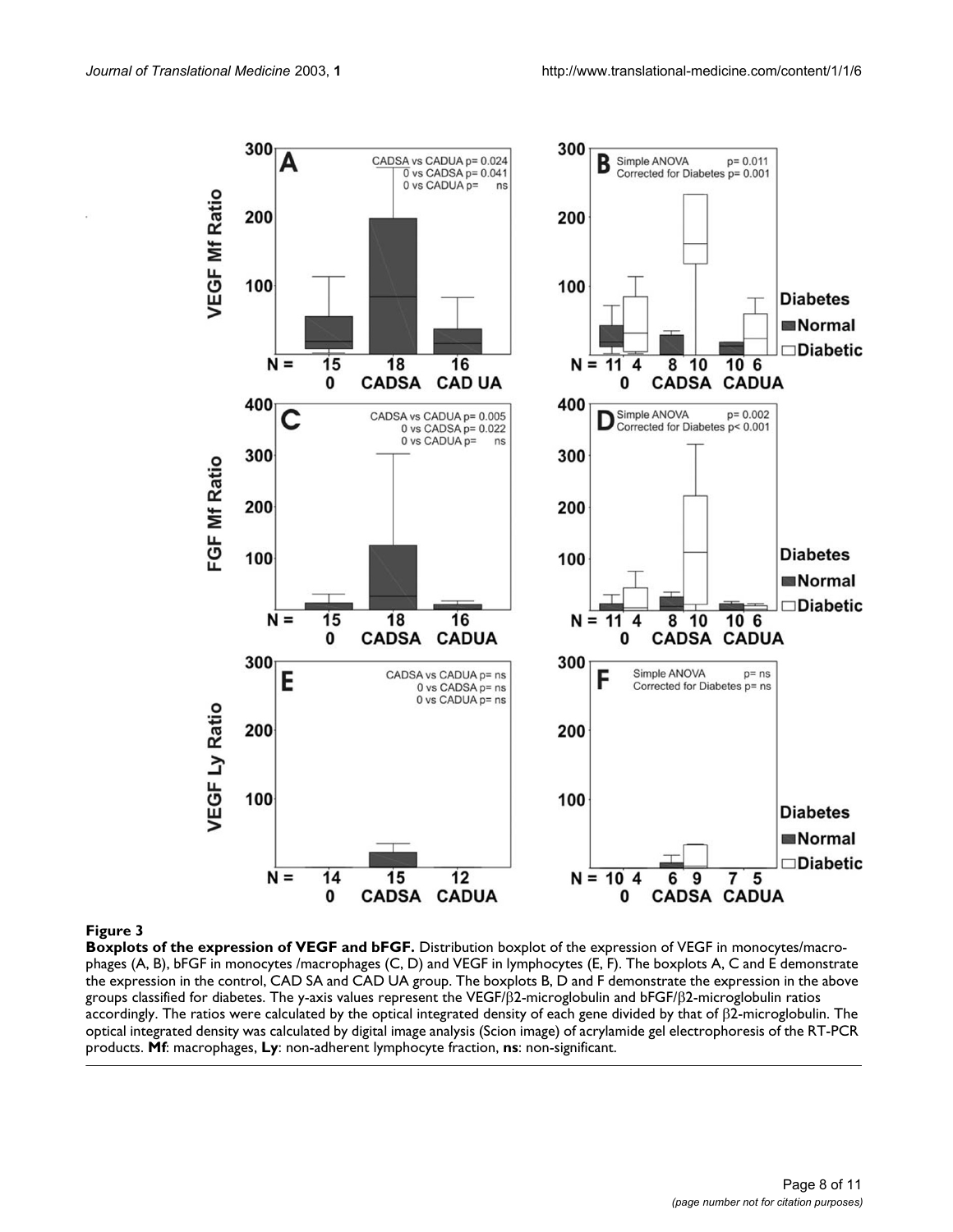treated exactly the same way to ensure that the effect of cell handling and isolation, if any, was uniform.

All the patients in our study received standard medication which among other compounds included statins. Statins have been reported to influence the surface phenotype of peripheral lymphocytes [16]. To determine the effect of fluvastatin on the mRNA expression of bFGF and VEGF in monocytes of a healthy donor we performed kinetic analysis. We observed no significant effect on VEGF or bFGF during the 48 hour *in vitro* fluvastatin treatment. Glucose has been reported to be able to influence macrophage differentiation state in general and specifically CD36 through direct effect on the mRNA level [19]. Since our major finding is related to diabetic individuals usually exhibiting high glucose levels, we evaluated the short term effect of glucose on monocytes of a healthy donor similarly to the above kinetic analysis. We observed no significant deviation from the untreated mRNA levels for VEGF and bFGF during a 48 hour period after treatment with glucose alone or in combination with fluvastatin.

VEGF and bFGF have been isolated in human cardiac tissue where increased levels were observed among patients with acute myocardial infraction [20] and unstable angina pectoris [21]. Presence of VEGF and bFGF has been demonstrated in atherosclerotic lesions produced mainly by macrophages [22,23]. Furthermore it was reported that VEGF can induce migration and activation of monocytes through its receptor flt-1 [24], up regulation of adhesion molecules on endothelial cells [25] and secretion of monocyte chemoattractant protein 1 (MCP-1) [26].

Detection of VEGF in the serum in atherosclerotic patients requires the existence of an appropriate source producing it in high amount. Our results demonstrate that in CAD the VEGF, bFGF and TGF-β1 are not systematically produced by peripheral lymphocytes or monocytes. Expression of the VEGF and bFGF gene was restricted to the monocyte population in the CAD patient group with stable angina. Corroborating with our results a previous study demonstrated that patients with stable angina pectoris had higher amounts of serum VEGF compared to old myocardial infraction and control patients [27]. In patients suffering from stable effort induced angina pectoris, repeated myocardial ischemic stimuli can be expected to continuously sustain collateral growth and remodeling and display increased amounts of activated macrophages in the periphery primed to produce angiogenic factors. The high level of serum VEGF and bFGF reported in other stages of atherosclerosis should be accredited to other potential sites of production like the atherosclerotic lesion itself. The serum VEGF concentrations in the early stage of myocardial infarction was reported to be high reaching maximum levels between

day 7–14 post MI. [28,29]. Elevated VEGF production in the serum has also been detected in diabetic retinopathy [30], hyperlipidaimia [31] and hypertention [32] asymptomatic for atherosclerosis. Diabetes is a negative prognostic indicator for patients with coronary arterial disease. Our study revealed a striking restriction of VEGF and bFGF mRNA expression in the diabetic sub-group of the atherosclerosis patient group with stable angina pectoris while the non diabetic sub-group displayed levels similar to the normal group. In agreement with our observations a recent study reported that diabetic individuals with atherosclerosis display relatively increased levels of serum VEGF [33] but they did not test stable angina pectoris as a covariate. A factor related to the diabetic condition (unbalanced glucose levels, defective insulin regulation, etc) in cooperation with the myocardial ischemia could be responsible for the high levels of VEGF and bFGF observed in the diabetic patients (CAD SA). In agreement a recent study demonstrated *in vivo* a direct effect of the insulin induced modulation of the level of glucose on the serum levels of VEGF [34]. The fact that the CAD UA groups showed low levels of expression is interesting and could be attributed to the migration of monocyte producers from the periphery to the sites of ongoing tissue damage. The numerous biochemical and metabolic pathways postulated to have a causal role in the pathogenesis of diabetic vascular disease can be summarized to the following hypothesis: either the effect of increased reductive or oxidative stress to the cell, or activation of numerous protein kinase pathways, particularly protein kinase C and mitogen-activated protein kinases, induces growth factor expression among which the most important is VEGF. Our contribution to the proposed model is that the induction of VEGF in the periphery could require preconditioning of the monocytes which is performed during the chronic myocardial ischemic condition observed in the CAD SA group.

Collateral vessel formation termed arteriogenesis usually follows severe atherosclerosis. Arteriogenesis is severely reduced in patients with diabetes mellitus [35]. Recent studies showed that arteriogenesis requires active migration of peripheral monocytes to the site of ischemia and interaction with epithelium of the arteriole [8]. In addition it is known that the migration of monocytes is mediated through the action of VEGF and its receptor Flt-1 [36,37]. Trying to identify the molecular abnormality Waltenberger et al. demonstrated that in diabetics monocytes have a functional defect: they do not respond to migratory signals from VEGF although their flt-1 receptor level is normal and the intracellular pathway is functional [10]. Our results demonstrate that monocytes from diabetic CAD SA patients express very high amounts of VEGF mRNA. We propose that the migratory defect could be caused by the increased autocrine VEGF production of the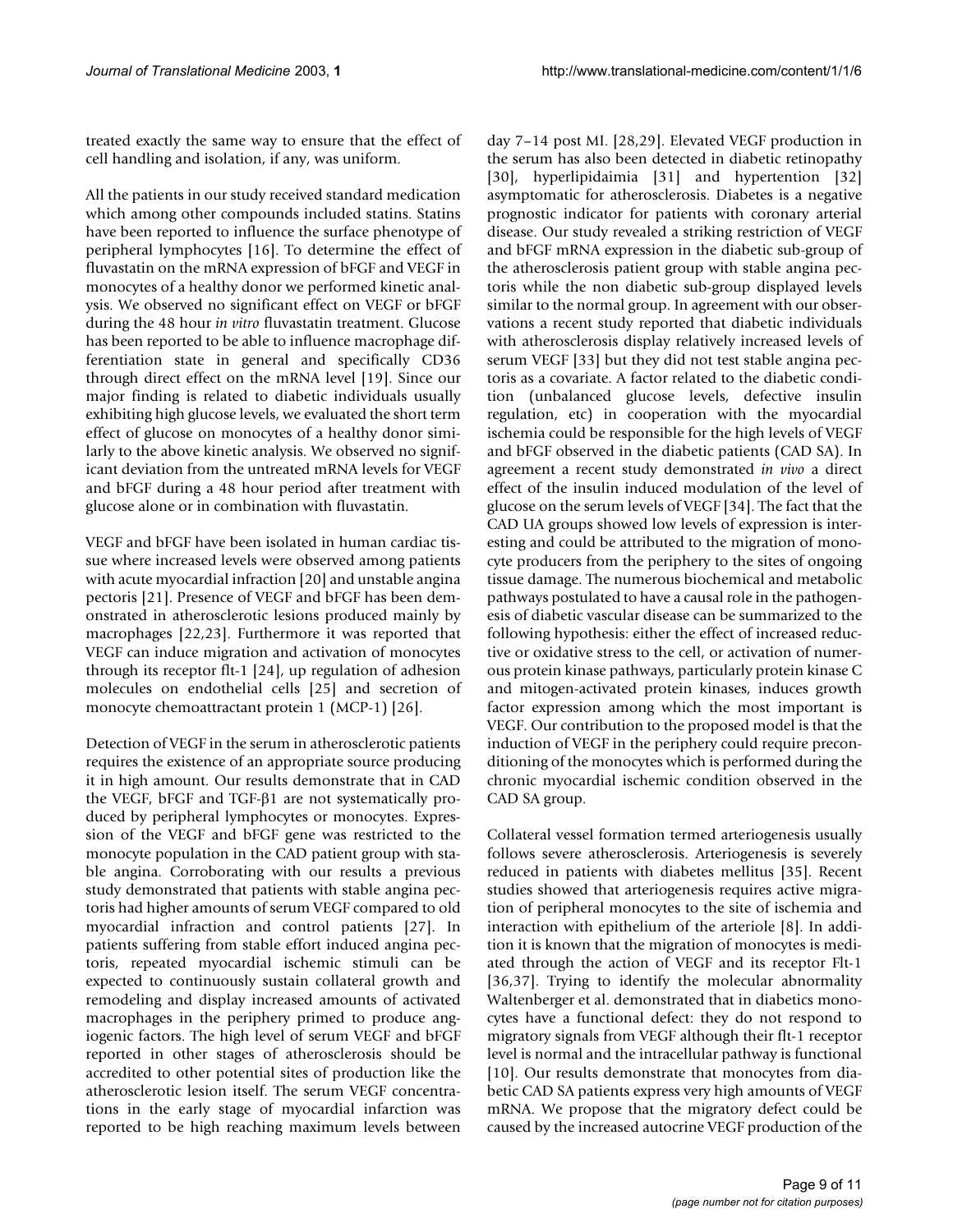peripheral monocytes. In fact Waltenberger et al [10] included a control experiment demonstrating that monocytes migrate only when they encounter a gradient of VEGF concentration. Although additional experiments are necessary to evaluate the monocyte migratory responses in our patients, it is tempting to speculate that in diabetic patients of the CAD SA group, the VEGF gradient is disturbed causing defective collateral vessel formation. A direct consequence of this model is that any thought of intravenous administration of VEGF for a therapeutic intervention should be carefully examined since infusion of VEGF could derange monocyte migratory responses and lead to impaired collateral vessel development.

#### **Conclusions**

We observed a significant increase of the basal level expression for macrophage VEGF and bFGF in the CAD SA (stable angina) patient group compared to the noCAD (control) and CAD UA (unstable angina) groups. The increase was highly dependent on the diabetic status of the population. Our findings contribute to the understanding of the increased risk of atherosclerosis as well as to the impaired collateral vessel formation which is well documented for the diabetic CAD patients.

#### **Competing interests**

None declared.

#### **Authors' contributions**

DP carried out the experimental work, drafted the paper, evaluated the results, AZ conceived the study, participated in its design, evaluated the results, performed the statistical analysis, drafted the paper, EK performed the cell culture experiments, GEK evaluated the clinical aspects of the study, NEI helped in the gathering of clinical samples and data, DAS conceived the study, and participated in its design and coordination.

#### **References**

- 1. Lusis AJ: **[Atherosclerosis.](http://www.ncbi.nlm.nih.gov/entrez/query.fcgi?cmd=Retrieve&db=PubMed&dopt=Abstract&list_uids=11001066)** *Nature* 2000, **407:**233-241.
- 2. Kruth HS: **[Macrophage foam cells and atherosclerosis.](http://www.ncbi.nlm.nih.gov/entrez/query.fcgi?cmd=Retrieve&db=PubMed&dopt=Abstract&list_uids=11229875)** *Front Biosci* 2001, **6:**D429-55.
- 3. Ross R: **[The pathogenesis of atherosclerosis: a perspective for](http://www.ncbi.nlm.nih.gov/entrez/query.fcgi?cmd=Retrieve&db=PubMed&dopt=Abstract&list_uids=8479518) [the 1990s.](http://www.ncbi.nlm.nih.gov/entrez/query.fcgi?cmd=Retrieve&db=PubMed&dopt=Abstract&list_uids=8479518)** *Nature* 1993, **362:**801-809.
- 4. O'Brien ER, Garvin MR, Dev R, Stewart DK, Hinohara T, Simpson JB and Schwartz SM: **[Angiogenesis in human coronary atheroscle](http://www.ncbi.nlm.nih.gov/entrez/query.fcgi?cmd=Retrieve&db=PubMed&dopt=Abstract&list_uids=7524331)[rotic plaques.](http://www.ncbi.nlm.nih.gov/entrez/query.fcgi?cmd=Retrieve&db=PubMed&dopt=Abstract&list_uids=7524331)** *Am J Pathol* 1994, **145:**883-894.
- Arras M, Ito WD, Scholz D, Winkler B, Schaper J and Schaper W: **[Monocyte activation in angiogenesis and collateral growth in](http://www.ncbi.nlm.nih.gov/entrez/query.fcgi?cmd=Retrieve&db=PubMed&dopt=Abstract&list_uids=9421464) [the rabbit hindlimb.](http://www.ncbi.nlm.nih.gov/entrez/query.fcgi?cmd=Retrieve&db=PubMed&dopt=Abstract&list_uids=9421464)** *J Clin Invest* 1998, **101:**40-50.
- 6. Piek JJ, van Liebergen RA, Koch KT, Peters RJ and David GK: **[Clini](http://www.ncbi.nlm.nih.gov/entrez/query.fcgi?cmd=Retrieve&db=PubMed&dopt=Abstract&list_uids=9014978)[cal, angiographic and hemodynamic predictors of recruita](http://www.ncbi.nlm.nih.gov/entrez/query.fcgi?cmd=Retrieve&db=PubMed&dopt=Abstract&list_uids=9014978)ble collateral flow assessed during balloon angioplasty [coronary occlusion.](http://www.ncbi.nlm.nih.gov/entrez/query.fcgi?cmd=Retrieve&db=PubMed&dopt=Abstract&list_uids=9014978)** *J Am Coll Cardiol* 1997, **29:**275-282.
- 7. Sampath R, Kukielka GL, Smith CW, Eskin SG and McIntire LV: **[Shear](http://www.ncbi.nlm.nih.gov/entrez/query.fcgi?cmd=Retrieve&db=PubMed&dopt=Abstract&list_uids=7543262) [stress-mediated changes in the expression of leukocyte](http://www.ncbi.nlm.nih.gov/entrez/query.fcgi?cmd=Retrieve&db=PubMed&dopt=Abstract&list_uids=7543262) adhesion receptors on human umbilical vein endothelial cells [in vitro.](http://www.ncbi.nlm.nih.gov/entrez/query.fcgi?cmd=Retrieve&db=PubMed&dopt=Abstract&list_uids=7543262)** *Ann Biomed Eng* 1995, **23:**247-256.
- Waltenberger J: [Impaired collateral vessel development in dia](http://www.ncbi.nlm.nih.gov/entrez/query.fcgi?cmd=Retrieve&db=PubMed&dopt=Abstract&list_uids=11166268)**[betes: potential cellular mechanisms and therapeutic](http://www.ncbi.nlm.nih.gov/entrez/query.fcgi?cmd=Retrieve&db=PubMed&dopt=Abstract&list_uids=11166268) [implications.](http://www.ncbi.nlm.nih.gov/entrez/query.fcgi?cmd=Retrieve&db=PubMed&dopt=Abstract&list_uids=11166268)** *Cardiovasc Res* 2001, **49:**554-560.
- 9. Schultz A, Lavie L, Hochberg I, Beyar R, Stone T, Skorecki K, Lavie P, Roguin A and Levy AP: **[Interindividual heterogeneity in the](http://www.ncbi.nlm.nih.gov/entrez/query.fcgi?cmd=Retrieve&db=PubMed&dopt=Abstract&list_uids=10430770) [hypoxic regulation of VEGF: significance for the develop](http://www.ncbi.nlm.nih.gov/entrez/query.fcgi?cmd=Retrieve&db=PubMed&dopt=Abstract&list_uids=10430770)[ment of the coronary artery collateral circulation.](http://www.ncbi.nlm.nih.gov/entrez/query.fcgi?cmd=Retrieve&db=PubMed&dopt=Abstract&list_uids=10430770)** *Circulation* 1999, **100:**547-552.
- 10. Waltenberger J, Lange J and Kranz A: **[Vascular endothelial growth](http://www.ncbi.nlm.nih.gov/entrez/query.fcgi?cmd=Retrieve&db=PubMed&dopt=Abstract&list_uids=10889129) [factor-A-induced chemotaxis of monocytes is attenuated in](http://www.ncbi.nlm.nih.gov/entrez/query.fcgi?cmd=Retrieve&db=PubMed&dopt=Abstract&list_uids=10889129) patients with diabetes mellitus: A potential predictor for the [individual capacity to develop collaterals.](http://www.ncbi.nlm.nih.gov/entrez/query.fcgi?cmd=Retrieve&db=PubMed&dopt=Abstract&list_uids=10889129)** *Circulation* 2000, **102:**185-190.
- 11. Ferrara N and Bunting S: **[Vascular endothelial growth factor, a](http://www.ncbi.nlm.nih.gov/entrez/query.fcgi?cmd=Retrieve&db=PubMed&dopt=Abstract&list_uids=8834160) [specific regulator of angiogenesis.](http://www.ncbi.nlm.nih.gov/entrez/query.fcgi?cmd=Retrieve&db=PubMed&dopt=Abstract&list_uids=8834160)** *Curr Opin Nephrol Hypertens* 1996, **5:**35-44.
- 12. Williams B, Baker AQ, Gallacher B and Lodwick D: **[Angiotensin II](http://www.ncbi.nlm.nih.gov/entrez/query.fcgi?cmd=Retrieve&db=PubMed&dopt=Abstract&list_uids=7737726) [increases vascular permeability factor gene expression by](http://www.ncbi.nlm.nih.gov/entrez/query.fcgi?cmd=Retrieve&db=PubMed&dopt=Abstract&list_uids=7737726) [human vascular smooth muscle cells.](http://www.ncbi.nlm.nih.gov/entrez/query.fcgi?cmd=Retrieve&db=PubMed&dopt=Abstract&list_uids=7737726)** *Hypertension* 1995, **25:**913-917.
- 13. Havel RJ and Rapaport E: **[Management of primary](http://www.ncbi.nlm.nih.gov/entrez/query.fcgi?cmd=Retrieve&db=PubMed&dopt=Abstract&list_uids=7739687) [hyperlipidemia.](http://www.ncbi.nlm.nih.gov/entrez/query.fcgi?cmd=Retrieve&db=PubMed&dopt=Abstract&list_uids=7739687)** *N Engl J Med* 1995, **332:**1491-1498.
- 14. MAAS\_Investigators: **[Effect of simvastatin on coronary](http://www.ncbi.nlm.nih.gov/entrez/query.fcgi?cmd=Retrieve&db=PubMed&dopt=Abstract&list_uids=7864934) [atheroma: the Multicentre Anti-Atheroma Study \(MAAS\).](http://www.ncbi.nlm.nih.gov/entrez/query.fcgi?cmd=Retrieve&db=PubMed&dopt=Abstract&list_uids=7864934)** *Lancet* 1994, **344:**633-638.
- 15. Zhu BQ, Sievers RE, Sun YP, Isenberg WM and Parmley WW: **[Effect](http://www.ncbi.nlm.nih.gov/entrez/query.fcgi?cmd=Retrieve&db=PubMed&dopt=Abstract&list_uids=1376794) [of lovastatin on suppression and regression of atherosclero](http://www.ncbi.nlm.nih.gov/entrez/query.fcgi?cmd=Retrieve&db=PubMed&dopt=Abstract&list_uids=1376794)[sis in lipid-fed rabbits.](http://www.ncbi.nlm.nih.gov/entrez/query.fcgi?cmd=Retrieve&db=PubMed&dopt=Abstract&list_uids=1376794)** *J Cardiovasc Pharmacol* 1992, **19:**246-255.
- 16. Rothe G, Herr AS, Stohr J, Abletshauser C, Weidinger G and Schmitz G: **[A more mature phenotype of blood mononuclear phago](http://www.ncbi.nlm.nih.gov/entrez/query.fcgi?cmd=Retrieve&db=PubMed&dopt=Abstract&list_uids=10381298)[cytes is induced by fluvastatin treatment in hypercholester](http://www.ncbi.nlm.nih.gov/entrez/query.fcgi?cmd=Retrieve&db=PubMed&dopt=Abstract&list_uids=10381298)[olemic patients with coronary heart disease.](http://www.ncbi.nlm.nih.gov/entrez/query.fcgi?cmd=Retrieve&db=PubMed&dopt=Abstract&list_uids=10381298)** *Atherosclerosis* 1999, **144:**251-261.
- 17. Zafiropoulos A, Baritaki S, Vlata Z, Spandidos DA and Krambovitis E: **[Dys-regulation of effector CD4+ T cell function by the V3](http://www.ncbi.nlm.nih.gov/entrez/query.fcgi?cmd=Retrieve&db=PubMed&dopt=Abstract&list_uids=11409875) [domain of the HIV-1 gp120 during antigen presentation.](http://www.ncbi.nlm.nih.gov/entrez/query.fcgi?cmd=Retrieve&db=PubMed&dopt=Abstract&list_uids=11409875)** *Biochem Biophys Res Commun* 2001, **284:**875-879.
- 18. Zar JH: *Biostatistical Analysis* 4th edition. *Prentice Hall International*; 1999:145-155.
- 19. Griffin E, Re A, Hamel N, Fu C, Bush H, McCaffrey T and Asch AS: **[A](http://www.ncbi.nlm.nih.gov/entrez/query.fcgi?cmd=Retrieve&db=PubMed&dopt=Abstract&list_uids=11433350) [link between diabetes and atherosclerosis: Glucose regu](http://www.ncbi.nlm.nih.gov/entrez/query.fcgi?cmd=Retrieve&db=PubMed&dopt=Abstract&list_uids=11433350)[lates expression of CD36 at the level of translation.](http://www.ncbi.nlm.nih.gov/entrez/query.fcgi?cmd=Retrieve&db=PubMed&dopt=Abstract&list_uids=11433350)** *Nat Med* 2001, **7:**840-846.
- 20. Kumar S, West D, Shahabuddin S, Arnold F, Haboubi N, Reid H and Carr T: **[Angiogenesis factor from human myocardial infarcts.](http://www.ncbi.nlm.nih.gov/entrez/query.fcgi?cmd=Retrieve&db=PubMed&dopt=Abstract&list_uids=6135872)** *Lancet* 1983, **2:**364-368.
- 21. Casscells W, Speir E, Sasse J, Klagsbrun M, Allen P, Lee M, Calvo B, Chiba M, Haggroth L, Folkman J and et al.: **[Isolation, characteriza](http://www.ncbi.nlm.nih.gov/entrez/query.fcgi?cmd=Retrieve&db=PubMed&dopt=Abstract&list_uids=2298919)[tion, and localization of heparin-binding growth factors in](http://www.ncbi.nlm.nih.gov/entrez/query.fcgi?cmd=Retrieve&db=PubMed&dopt=Abstract&list_uids=2298919) [the heart.](http://www.ncbi.nlm.nih.gov/entrez/query.fcgi?cmd=Retrieve&db=PubMed&dopt=Abstract&list_uids=2298919)** *J Clin Invest* 1990, **85:**433-441.
- 22. Inoue M, Itoh H, Ueda M, Naruko T, Kojima A, Komatsu R, Doi K, Ogawa Y, Tamura N, Takaya K, Igaki T, Yamashita J, Chun TH, Masatsugu K, Becker AE and Nakao K: **[Vascular endothelial growth](http://www.ncbi.nlm.nih.gov/entrez/query.fcgi?cmd=Retrieve&db=PubMed&dopt=Abstract&list_uids=9815864) [factor \(VEGF\) expression in human coronary atheroscle](http://www.ncbi.nlm.nih.gov/entrez/query.fcgi?cmd=Retrieve&db=PubMed&dopt=Abstract&list_uids=9815864)rotic lesions: possible pathophysiological significance of [VEGF in progression of atherosclerosis.](http://www.ncbi.nlm.nih.gov/entrez/query.fcgi?cmd=Retrieve&db=PubMed&dopt=Abstract&list_uids=9815864)** *Circulation* 1998, **98:**2108-2116.
- 23. Couffinhal T, Kearney M, Witzenbichler B, Chen D, Murohara T, Losordo DW, Symes J and Isner JM: **[Vascular endothelial growth fac](http://www.ncbi.nlm.nih.gov/entrez/query.fcgi?cmd=Retrieve&db=PubMed&dopt=Abstract&list_uids=9137092)[tor/vascular permeability factor \(VEGF/VPF\) in normal and](http://www.ncbi.nlm.nih.gov/entrez/query.fcgi?cmd=Retrieve&db=PubMed&dopt=Abstract&list_uids=9137092) [atherosclerotic human arteries.](http://www.ncbi.nlm.nih.gov/entrez/query.fcgi?cmd=Retrieve&db=PubMed&dopt=Abstract&list_uids=9137092)** *Am J Pathol* 1997, **150:**1673-1685.
- 24. Barleon B, Sozzani S, Zhou D, Weich HA, Mantovani A and Marme D: **[Migration of human monocytes in response to vascular](http://www.ncbi.nlm.nih.gov/entrez/query.fcgi?cmd=Retrieve&db=PubMed&dopt=Abstract&list_uids=8605350) endothelial growth factor (VEGF) is mediated via the VEGF [receptor flt-1.](http://www.ncbi.nlm.nih.gov/entrez/query.fcgi?cmd=Retrieve&db=PubMed&dopt=Abstract&list_uids=8605350)** *Blood* 1996, **87:**3336-3343.
- 25. Kim I, Moon SO, Kim SH, Kim HJ, Koh YS and Koh GY: **[Vascular](http://www.ncbi.nlm.nih.gov/entrez/query.fcgi?cmd=Retrieve&db=PubMed&dopt=Abstract&list_uids=11108718) endothelial growth factor expression of intercellular adhe[sion molecule 1 \(ICAM-1\), vascular cell adhesion molecule 1](http://www.ncbi.nlm.nih.gov/entrez/query.fcgi?cmd=Retrieve&db=PubMed&dopt=Abstract&list_uids=11108718) (VCAM-1), and E-selectin through nuclear factor-kappa B [activation in endothelial cells.](http://www.ncbi.nlm.nih.gov/entrez/query.fcgi?cmd=Retrieve&db=PubMed&dopt=Abstract&list_uids=11108718)** *J Biol Chem* 2001, **276:**7614-7620.
- 26. Marumo T, Schini-Kerth VB and Busse R: **[Vascular endothelial](http://www.ncbi.nlm.nih.gov/entrez/query.fcgi?cmd=Retrieve&db=PubMed&dopt=Abstract&list_uids=10331420) growth factor activates nuclear factor-kappaB and induces [monocyte chemoattractant protein-1 in bovine retinal](http://www.ncbi.nlm.nih.gov/entrez/query.fcgi?cmd=Retrieve&db=PubMed&dopt=Abstract&list_uids=10331420) [endothelial cells.](http://www.ncbi.nlm.nih.gov/entrez/query.fcgi?cmd=Retrieve&db=PubMed&dopt=Abstract&list_uids=10331420)** *Diabetes* 1999, **48:**1131-1137.
- Soeki T, Tamura Y, Shinohara H, Tanaka H, Bando K and Fukuda N: **Role of circulating vascular endothelial growth factor and [hepatocyte growth factor in patients with coronary artery](http://www.ncbi.nlm.nih.gov/entrez/query.fcgi?cmd=Retrieve&db=PubMed&dopt=Abstract&list_uids=11289497) [disease.](http://www.ncbi.nlm.nih.gov/entrez/query.fcgi?cmd=Retrieve&db=PubMed&dopt=Abstract&list_uids=11289497)** *Heart Vessels* 2000, **15:**105-111.